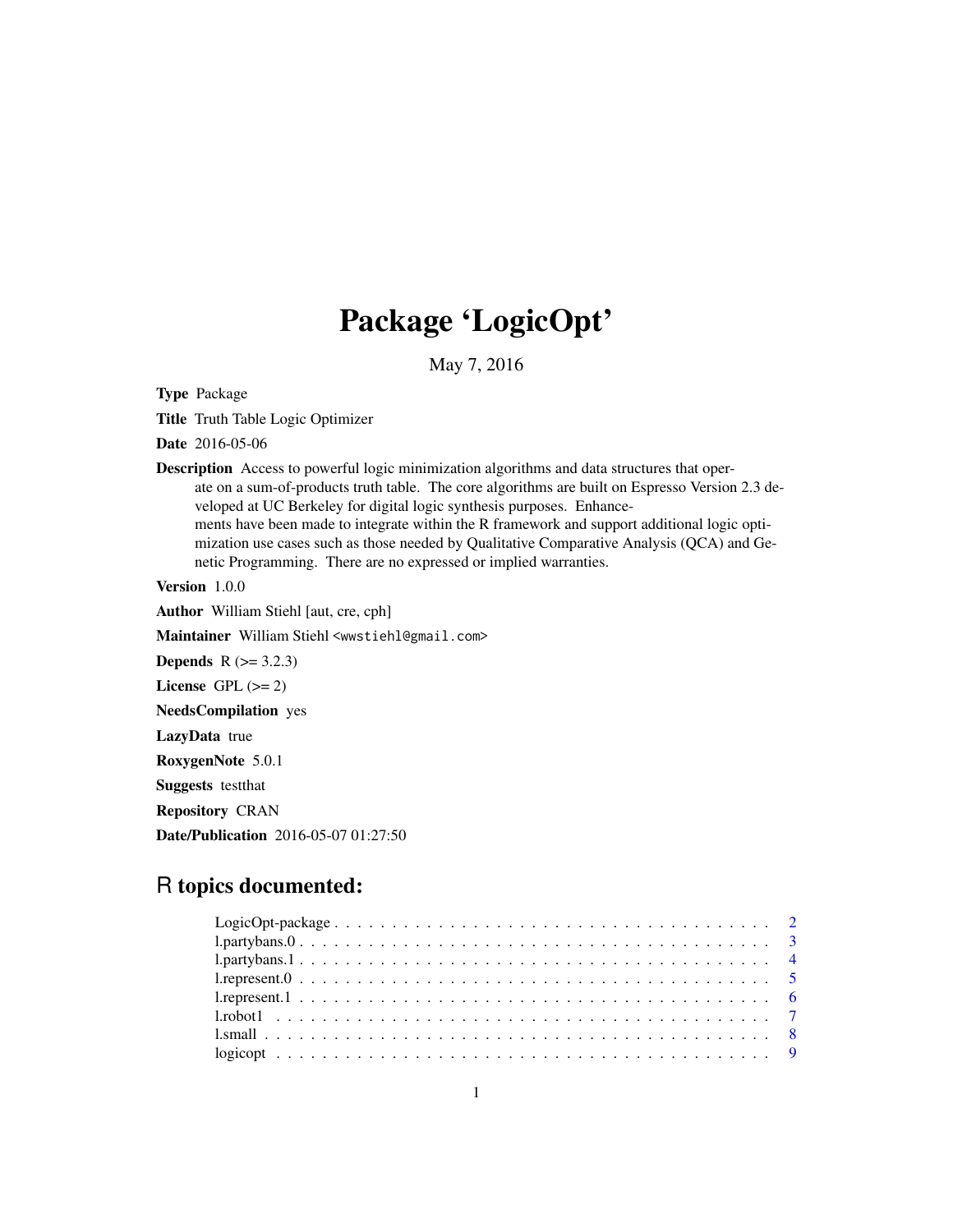<span id="page-1-0"></span>

| Index |  |
|-------|--|
|       |  |
|       |  |
|       |  |
|       |  |
|       |  |

| LogicOpt-package |                 |  |  | LogicOpt: A Package for Logic Optimization of Truth Tables using |  |  |
|------------------|-----------------|--|--|------------------------------------------------------------------|--|--|
|                  | <i>Espresso</i> |  |  |                                                                  |  |  |

# **Description**

The package **LogicOpt** provides access to powerful logic minimization algorithms that operate on a sum-of-products truth table. The core algorithms are built on Espresso Version 2.3 developed at UC Berkeley for digital logic synthesis purposes. The espresso C code has been extended extensively to integrate within the R framework and support additional logic optimization use cases that operate on R data frame tables. The primary interface to the package is through the [logicopt](#page-8-1) function.

New algorithms have been developed that leverage the espresso core routines and data structures to support logic optimization use cases used by Qualitative Comparative Analysis (QCA). See the "primes", "multi-min", and "multi-full" options for the "mode" paramater in function [logicopt](#page-8-1). These modes along with the paramater find\_dc=TRUE provide features similar to those provided by QCAGUI::eqmcc and QCApro::eQMC but the espresso-based routines here are able to handle much larger functions and run in less runtime. Integration to QCA is through the QCAGUI:: truthTable or QCApro::truthTable functions provided in QCA packages **QCAGUI** and **QCApro** respectively (other QCA packages may also work but have not been tested). These functions provide the necessary functionality to convert a raw QCA dataset into a QCA truth table (see documentation in those packages for more details). The function [QCAtt2LOtt](#page-13-1) then provides the last step to get to an expresso compatible truth table. See dataset 1. represent. 1 for an example flow from a raw QCA dataset to final optimized QCA results.

This package also contains a Genetic Programming use case where a maze navigation program for a robot is optimized. See the paper referenced below as well as the example truth table [l.robot1](#page-6-1) for more details. The [logicopt](#page-8-1) option mode="echo" was developed to support the abiilty to view the input truth table prior to optimization.

# Details

| Package: | LogicOpt   |
|----------|------------|
| Type:    | Package    |
| Version: | 0.1.0      |
| Date:    | 2016-04-15 |
| License: | $GPL (=2)$ |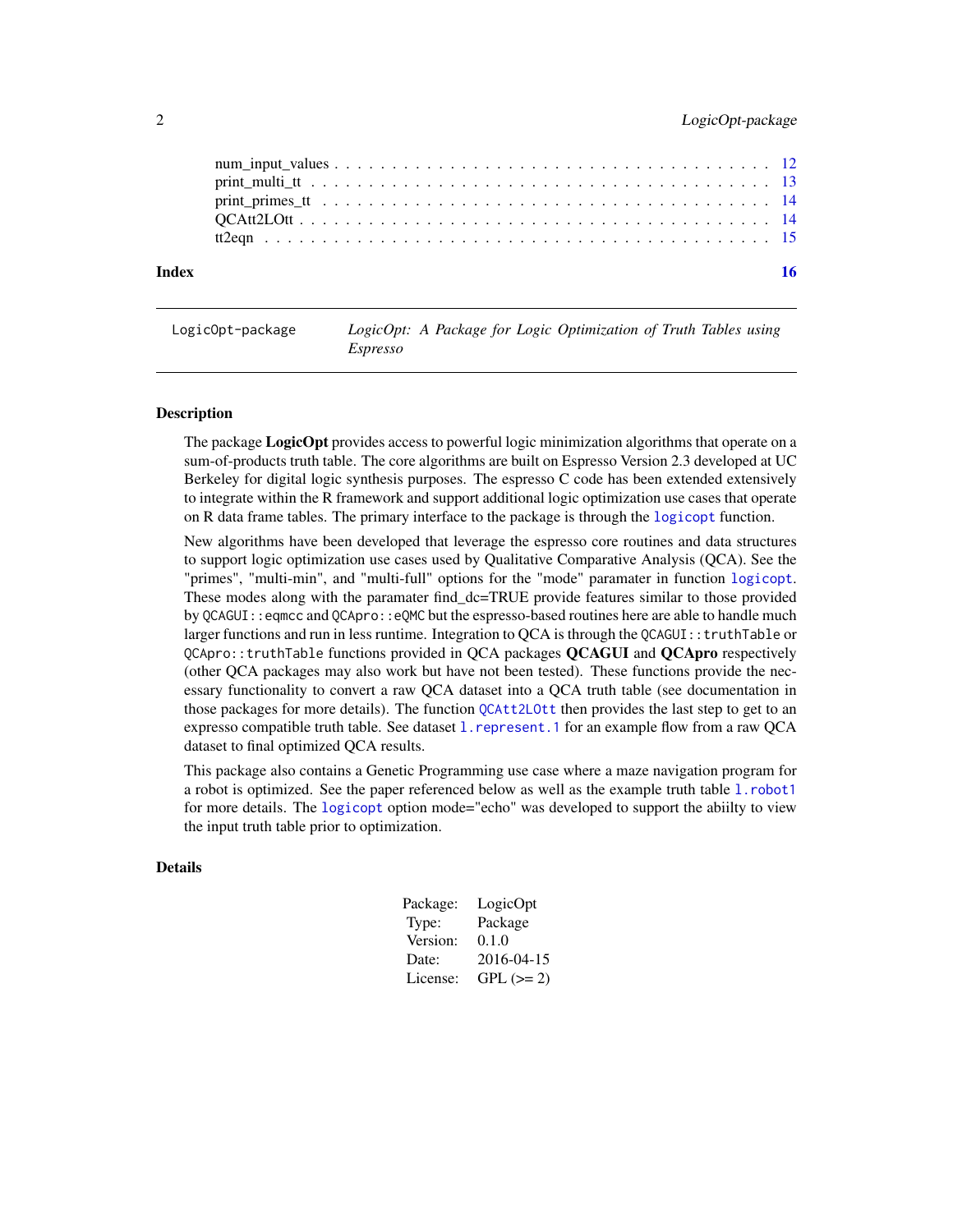# <span id="page-2-0"></span>l.partybans.0 3

#### Author(s)

Authors: William Stiehl <wwstiehl@gmail.com>

# Maintainer:

William Stiehl

# References

Brayton, Robert King; Hachtel, Gary D.; McMullen, Curtis T.; Sangiovanni-Vincentelli, Alberto L.. (1984), Logic Minimization Algorithms for VLSI Synthesis, Kluwer Academic Publishers, ISBN 0-89838-164-9

Rudell, Richard L. (1986-06-05), "Multiple-Valued Logic Minimization for PLA Synthesis" Memorandum No. UCB/ERL M86-65 (Berkeley) [http://www.eecs.berkeley.edu/Pubs/TechRpts/](http://www.eecs.berkeley.edu/Pubs/TechRpts/1986/ERL-86-65.pdf) [1986/ERL-86-65.pdf](http://www.eecs.berkeley.edu/Pubs/TechRpts/1986/ERL-86-65.pdf)

Dusa, Adrian (2016). QCAGUI: Modern functions for Qualitative Comparative Analysis. R Package URL: <http://cran.r-project.org/package=QCAGUI>

Thiem, Alrik. 2016. Professional Functionality for Performing and Evaluating Qualitative Comparative Analysis. R Package Version 1.1-0. <http://www.alrik-thiem.net/software>

Keane, A.J. 2015. "Genetic Programming, Logic Design and Case-Based Reasoning for Obstacle Avoidance." Learning and Intelligent Optimization: 9th International Conference; pp.104-118

l.partybans.0 *Logicopt truth table created from "partybans.csv" dataset*

# Description

l.partybans.0 is an logicopt compatible truth table generated from the QCA dataset "partybans.csv" where output "PB" is 0.

#### Usage

data(l.partybans.0)

#### Format

R data frame table

#### Source

compass.org website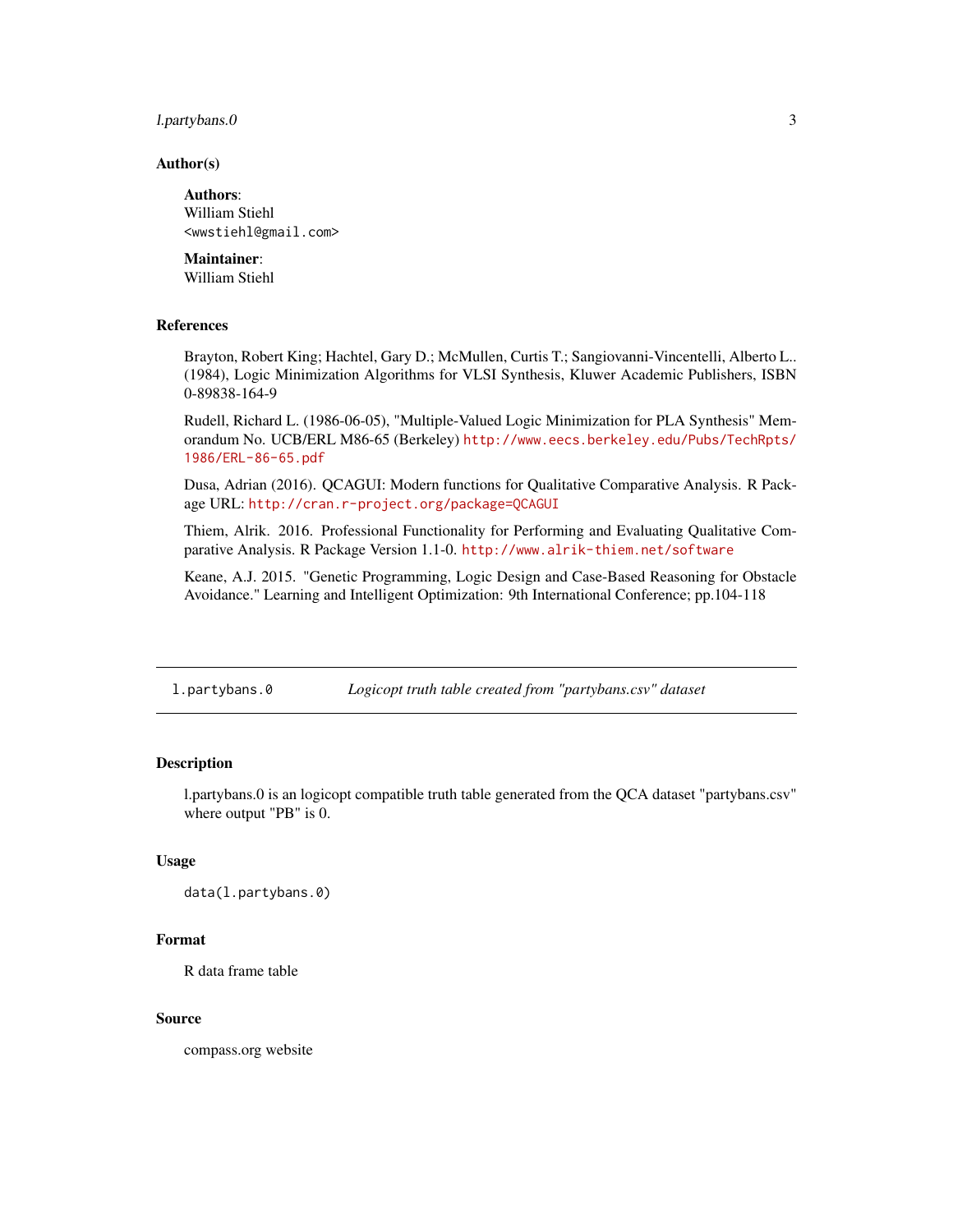#### Examples

```
## Not run:
# Read raw QCA dataset from csv file
inpath <- system.file("extdata/raw_qca/partybans.csv", package="LogicOpt")
partybans <- read.csv(inpath,row.names=1,na="")
# Load QCA package
library(QCAGUI)
# Create the QCA truth table
q.partybans.0 <- truthTable(partybans, conditions = c("C","F","T","R","V"), outcome = "PB{0}")
# Create the logicopt truth table
l.partybans.0 <- QCAtt2LOtt(q.partybans.0)
## End(Not run)
# Load up logicopt truth table
data(l.partybans.0)
# Optimize and print logicopt truth table
partybans0 <- logicopt(l.partybans.0,5,1,find_dc=TRUE,mode="multi-min")
print_multi_tt(partybans0,eqn=TRUE,n_in=5,n_out=1,QCA=TRUE)
```

| l.partybans.1 | Logicopt truth table created from "partybans.csv" dataset |  |
|---------------|-----------------------------------------------------------|--|
|               |                                                           |  |

# Description

l.partybans.1 is an logicopt compatible truth table generated from the QCA dataset "partybans.csv" where output "PB" is 1.

# Usage

```
data(l.partybans.1)
```
#### Format

R data frame table

#### Source

compass.org website

<span id="page-3-0"></span>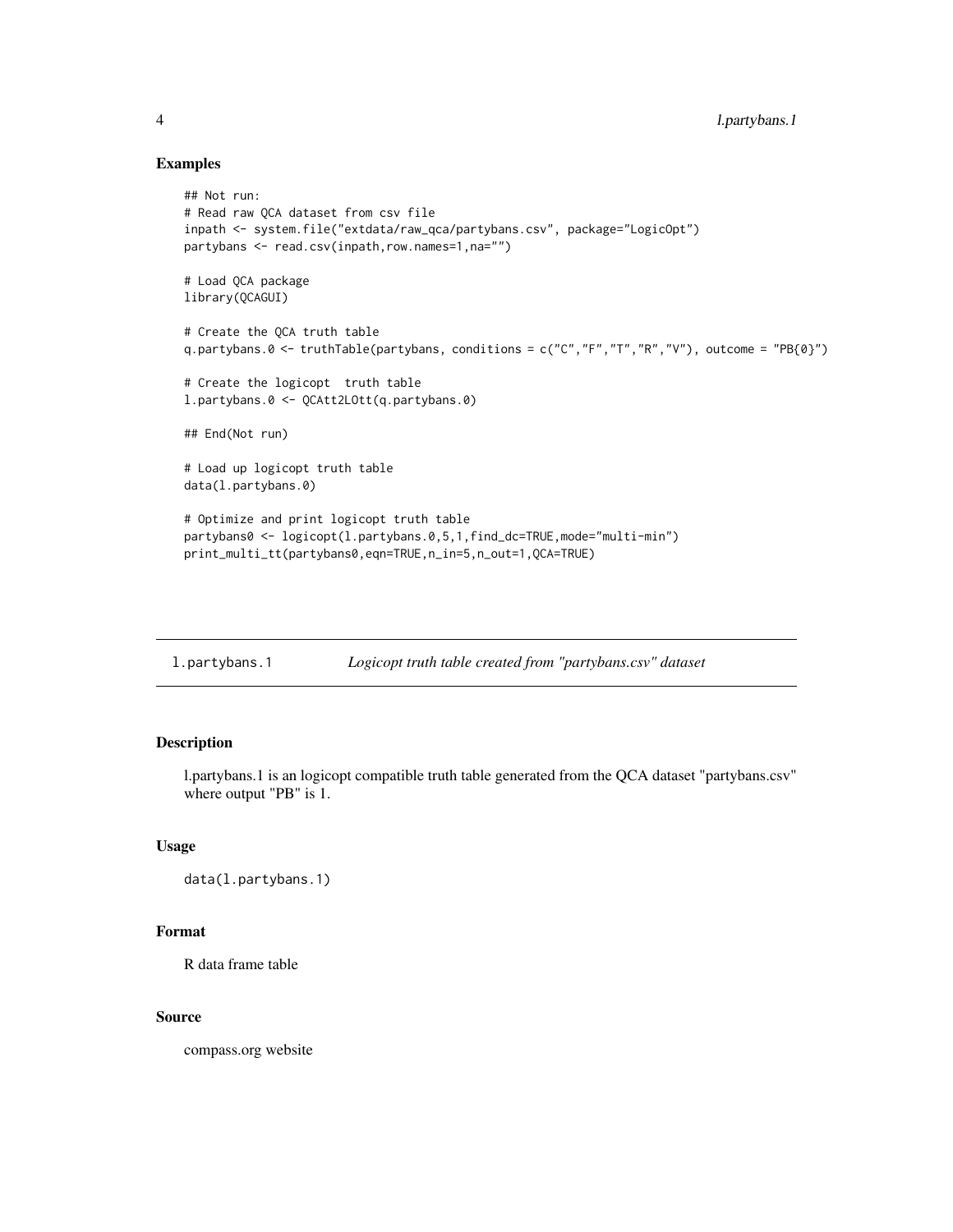# <span id="page-4-0"></span>l.represent.0 5

# Examples

```
## Not run:
# Read raw QCA dataset from csv file
inpath <- system.file("extdata/raw_qca/partybans.csv", package="LogicOpt")
partybans <- read.csv(inpath,row.names=1,na="")
# Load QCA package
library(QCAGUI)
# Create the QCA truth table
q.partybans.1 <- truthTable(partybans, conditions = c("C","F","T","R","V"), outcome = "PB{1}")
# Create the logicopt truth table
l.partybans.1 <- QCAtt2LOtt(q.partybans.1)
## End(Not run)
# Load up logicopt truth table
data(l.partybans.1)
# Optimize logicopt truth table and print results
partybans1 <- logicopt(l.partybans.1,5,1,find_dc=TRUE,mode="multi-min")
print_multi_tt(partybans1,eqn=TRUE,n_in=5,n_out=1,QCA=TRUE)
```
l.represent.0 *Logicopt truth table created from "represent.csv" dataset*

# Description

l.represent.0 is an logicopt compatible truth table generated from the QCA dataset "represent.csv" where output "WNP" is 0.

# Usage

```
data(l.represent.0)
```
# Format

R data frame table

#### Source

compass.org website and various QCA packages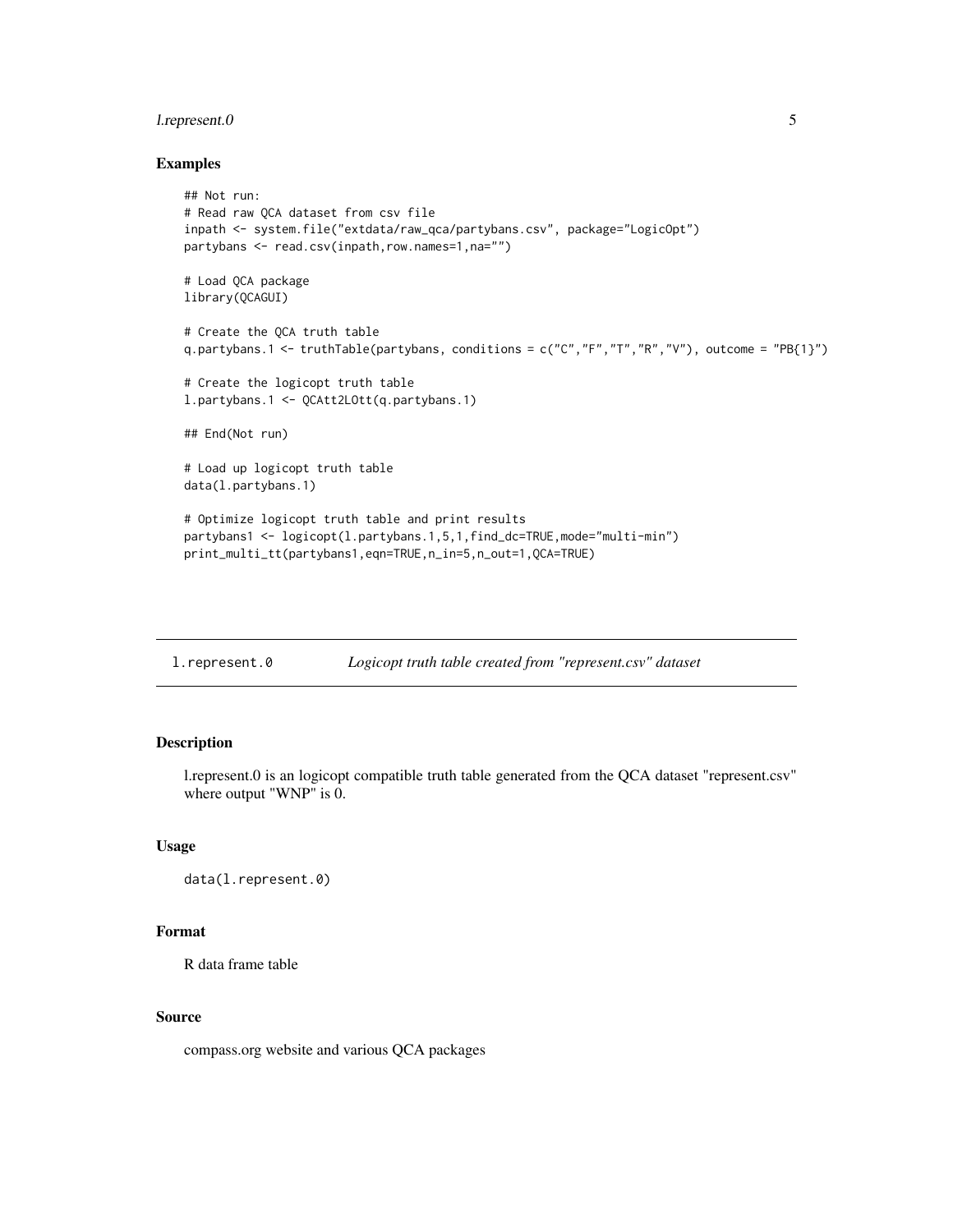#### Examples

```
## Not run:
# Read raw QCA dataset from csv file
inpath <- system.file("extdata/raw_qca/represent.csv", package="LogicOpt")
represent <- read.csv(inpath,row.names=1,na="")
# Need to load a QCA package that contains truthTable function: (pick one)
# library(QCAGUI)
# library(QCApro)
# Create the QCA truth table
q.represent.0 <- truthTable(represent, outcome = "WNP{0}")
# Create the logicopt truth table
l.represent.0 <- QCAtt2LOtt(q.represent.0)
## End(Not run)
# Load up truth table
data(l.represent.0)
# Optimize logicopt truth table and print results
represent0 <- logicopt(l.represent.0,5,1,find_dc=TRUE,mode="multi-min")
print_multi_tt(represent0,eqn=TRUE,n_in=5,n_out=1,QCA=TRUE)
```
<span id="page-5-1"></span>

| l.represent.1 | Logicopt truth table created from "represent.csv" dataset |  |
|---------------|-----------------------------------------------------------|--|
|               |                                                           |  |

### Description

l.represent.1 is an logicopt compatible truth table generated from the QCA dataset "represent.csv" where output "WNP" is 1.

#### Usage

```
data(l.represent.1)
```
# Format

R data frame table

#### Source

compass.org website and various QCA packages

<span id="page-5-0"></span>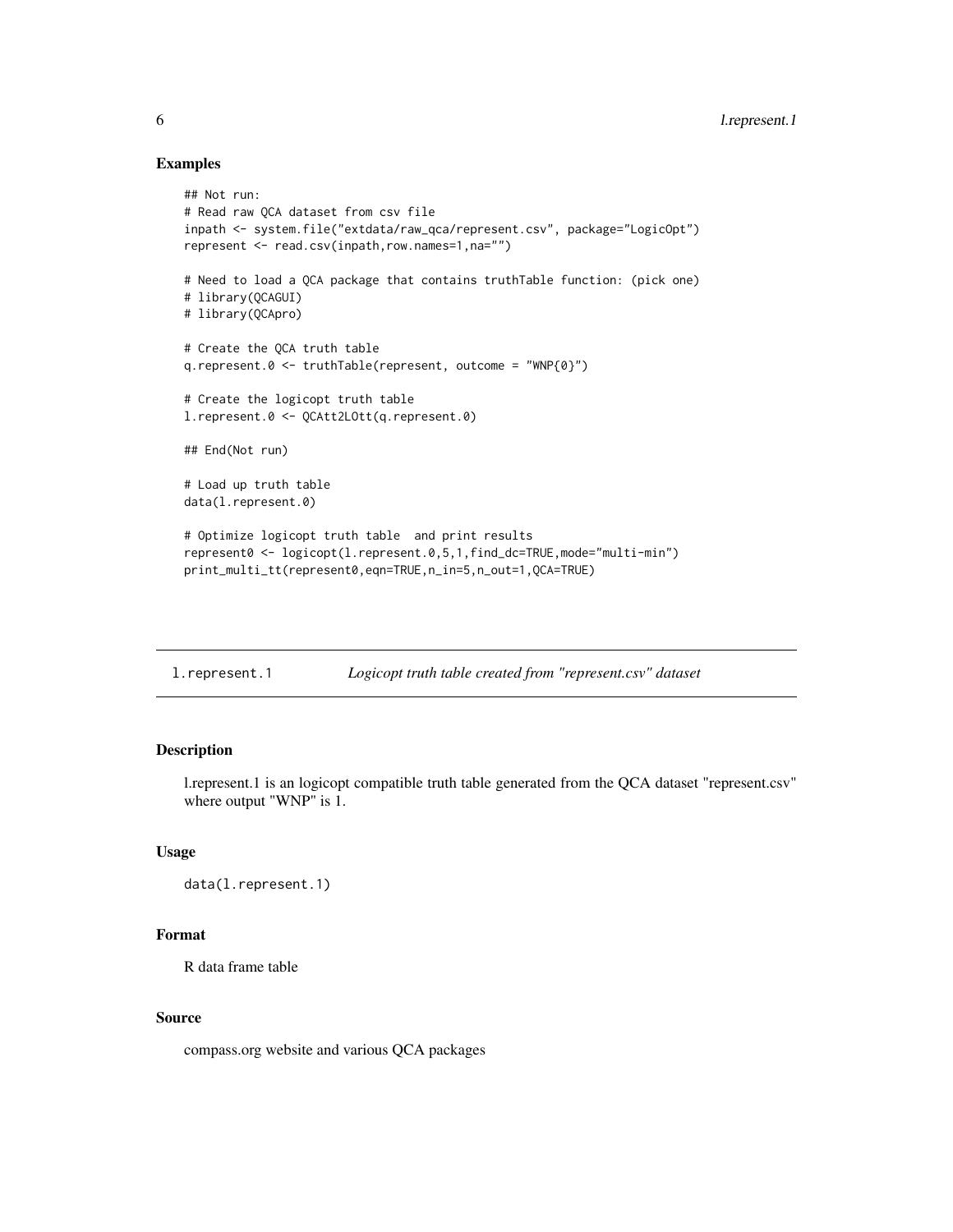#### <span id="page-6-0"></span>l.robot1 7

#### Examples

```
## Not run:
# Read raw QCA dataset from csv file
inpath <- system.file("extdata/raw_qca/represent.csv", package="LogicOpt")
represent <- read.csv(inpath,row.names=1,na="")
# Need to load a QCA package that contains truthTable function: (pick one)
# library(QCAGUI)
# library(QCApro)
# Create the QCA truth table
q.represent.1 <- truthTable(represent, outcome = "WNP{1}")
# Create the logicopt truth table
l.represent.1 <- QCAtt2LOtt(q.represent.1)
## End(Not run)
# Load up truth table
data(l.represent.1)
# Optimize logicopt truth table and print results
represent1 <- logicopt(l.represent.1,5,1,find_dc=TRUE,mode="multi-min")
print_multi_tt(represent1,eqn=TRUE,n_in=5,n_out=1,QCA=TRUE)
```
<span id="page-6-1"></span>l.robot1 *Truth table from a Genetic Programming Use Case*

#### Description

This is an 8 input 3 output truth table from A.J. Keane that is used in a Genatic Programming use case for robot control. The truth table has been modified slightly from the paper (referenced below) to specify Boolean outputs for the three possible output values of "zero", "one", and "minus" one. This is slightly more informative than the example in the paper.

#### Usage

```
data(l.robot1)
```
# Format

Espresso compatible truth table

### Source

Keane, A.J. 2015. "Genetic Programming, Logic Design and Case-Based Reasoning for Obstacle Avoidance." Learning and Intelligent Optimization: 9th International Conference, pages 104:118.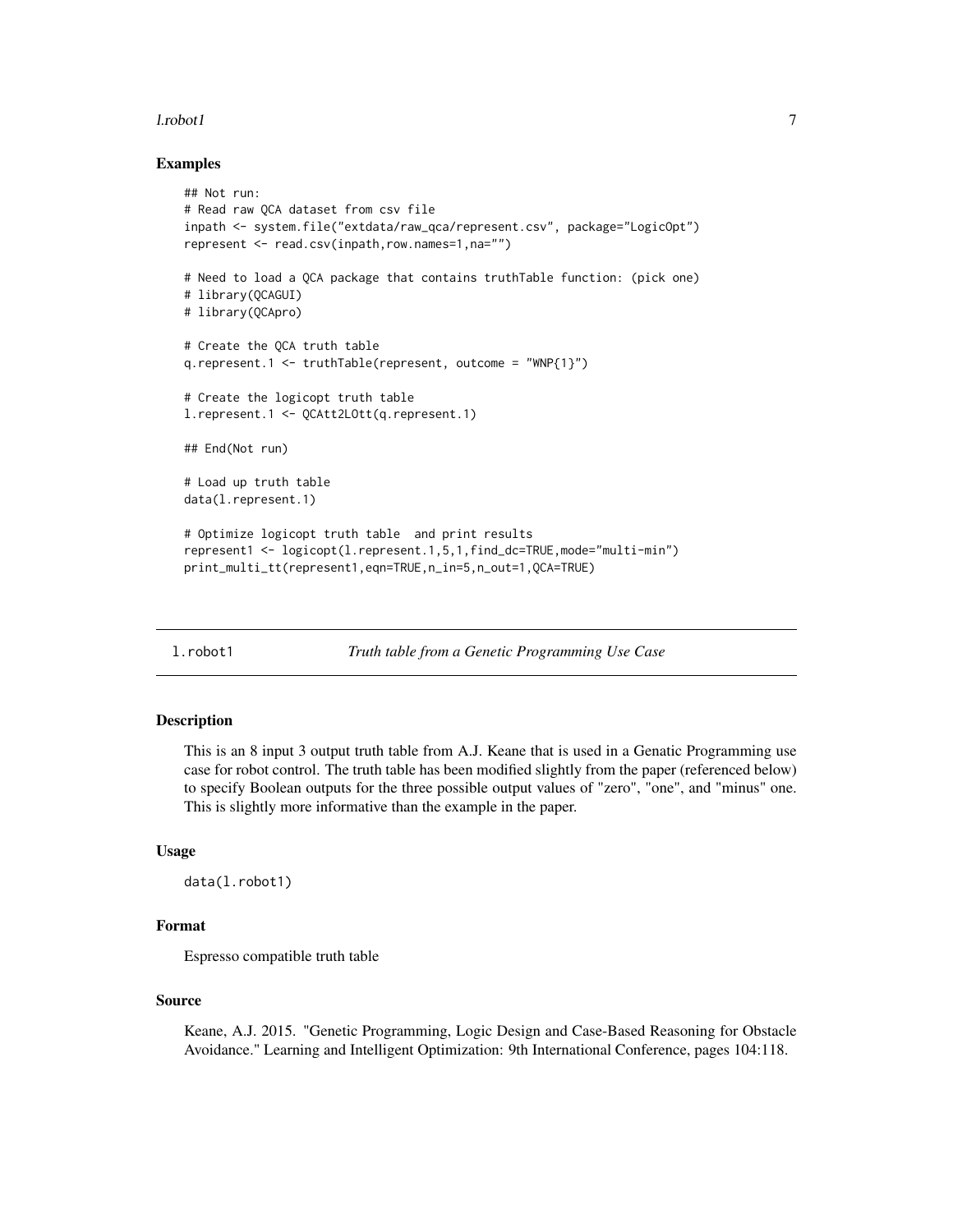8 l.small

# Examples

```
## Not run:
# steps to recreate l.robot1
inpath <- system.file("extdata/espresso/robot1_in.esp", package="LogicOpt")
l.robot1 <- logicopt(esp_file=inpath,mode="echo")
## End(Not run)
# load l.robot1
data(l.robot1)
# optimize l.robot1
robot1_opt <- logicopt(l.robot1,8,3)
# optimized results have 13 rows that cover outputs zero, one, and minus
robot1_opt[2]
# print optimized equations (where each output is 1)
print_multi_tt(robot1_opt,TRUE,8,3)
```
l.small *Espresso truth table with 4 inputs and 3 outputs*

### Description

Espresso compatible truth table generated from espresso format file small.esp.

# Usage

```
data(l.small)
```
# Format

R data frame table

#### Examples

```
## Not run:
# steps to recreate
inpath <- system.file("extdata/espresso/small.esp", package="LogicOpt")
l.small <- logicopt(esp_file=inpath,mode="echo")[1]
```
## End(Not run)

<span id="page-7-0"></span>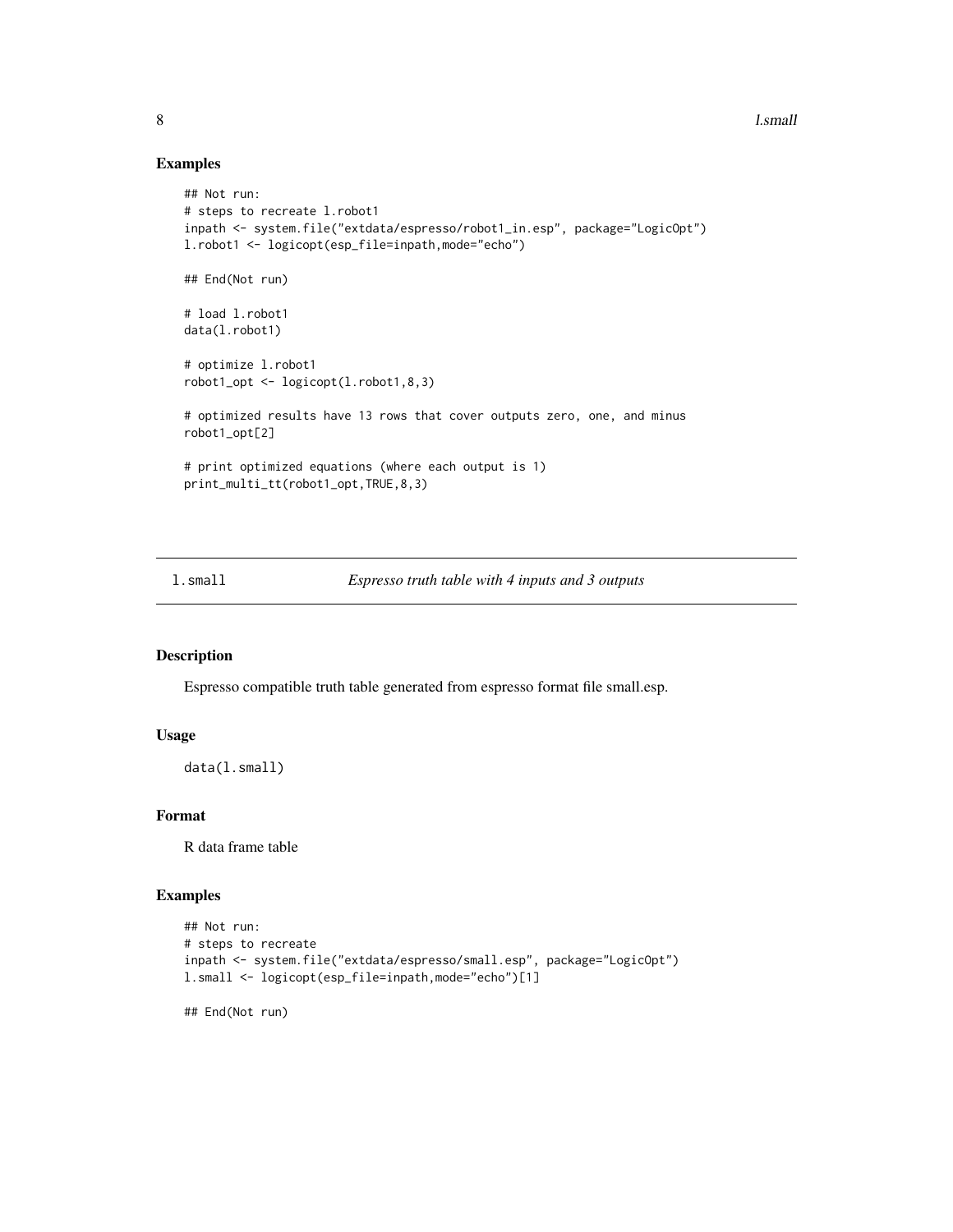<span id="page-8-1"></span><span id="page-8-0"></span>

#### Description

This function provides various options to optimize and analyze an input truth table that represents a sum of Boolean or multi-valued input product terms. This function leverages the powerful logic minimization algorithms from Espresso. These algorithms are a standard for optimizing large functions in digital logic synthesis and have been modified to handle general logic minimization problems to serve the R community. The input truth table is an R data frame or alteratively an Espresso format file. See examples section for more details.

# Usage

```
logicopt(in_t = NULL, n_in = 0, n.out = 0, find_d = FALSE,input\_sizes = NULL, exact_cover = TRUE, esp_file = "",
 mode = "espresso")
```
#### Arguments

| in_tt       | An R data frame table representing a sum of product terms (PTs) truth table. The<br>PTs have one or more inputs with a positive integer value or a "-" which means<br>the input is not specified. The outputs are Boolean and have possible values $1, 0$ ,<br>"-", or "~" and specify that the corresponding PT is part of the ON set, the OFF<br>set, the DC (don't care) set, or is unspecified (not a part of any set) respectively.<br>PTs should not be in both the ON set and OFF set. When logicopt optimizes, it<br>attempts to find the fewest number of PTs in the ON set and uses PTs in the DC<br>set to further reduce the solution. |
|-------------|----------------------------------------------------------------------------------------------------------------------------------------------------------------------------------------------------------------------------------------------------------------------------------------------------------------------------------------------------------------------------------------------------------------------------------------------------------------------------------------------------------------------------------------------------------------------------------------------------------------------------------------------------|
| n_in        | Integer number of input columns in the truth table. Inputs must come first in the<br>truth table.                                                                                                                                                                                                                                                                                                                                                                                                                                                                                                                                                  |
| n_out       | Integer number of output columns in the truth table. Outputs must come after<br>the n_in inputs of the truth table. The number of columns in the in_tt must be<br>$n$ in $+$ n out.                                                                                                                                                                                                                                                                                                                                                                                                                                                                |
| find_dc     | FALSE (default) means any unspecified input conditions are added to the OFF<br>set for that output. TRUE means that any unspecified input conditions are added<br>to DC set for that output. The DC set is used to further optimize the ON set.<br>Don't cares can also be explicitly defined by using "-" for the output in the input<br>truth table.                                                                                                                                                                                                                                                                                             |
| input_sizes | Integer vector which represents the number of possible values for each input.<br>Default is NULL which means the size for each input will be determined au-<br>tomatically by the software by analyzing the input truth table and counting the<br>number of values used. Specifying input_sizes is important when the input table<br>has unspecified ("-") or unused input values and all possible values are not used.                                                                                                                                                                                                                            |
| exact_cover | Do an exact covering of prime implicant table. Option applies to QM based<br>algorithms (mode = "qm", "multi-min", and "multi-full"). If FALSE, the cov-<br>ering algoirthm is heuristic and runs faster but may not find an exact solution.                                                                                                                                                                                                                                                                                                                                                                                                       |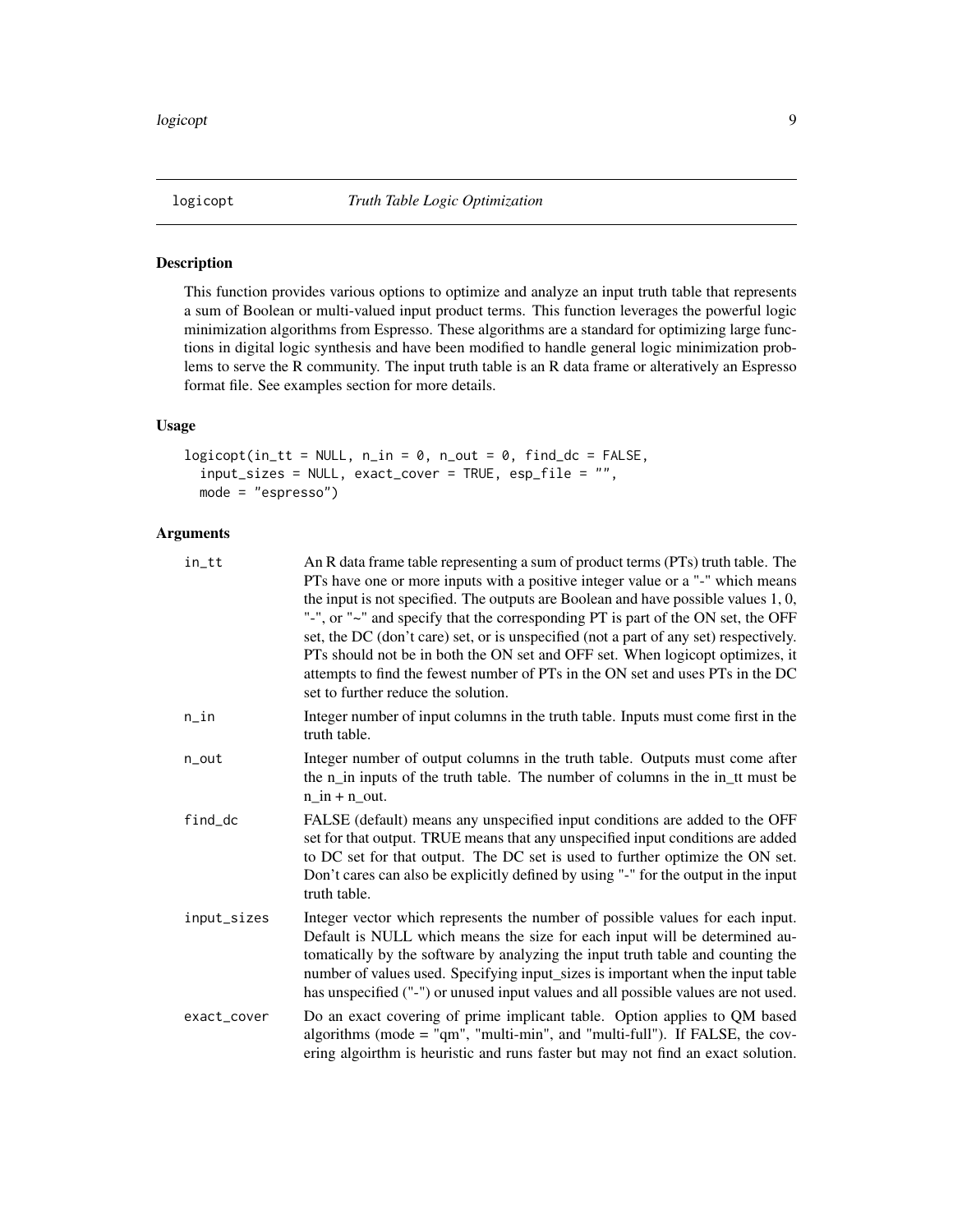If TRUE, algorithm is exact and finds an exact minimum solution. Default is TRUE.

<span id="page-9-0"></span>esp\_file File name for espresso format file to read and process. If esp file is specified, the input truth table options (in\_tt, n\_in, n\_out, input\_sizes, and find\_dc) are ignored. The mode and exact\_cover options still apply.

mode A string that specifies the mode to use for optimization:

- "espresso" Use the classic espresso algorithm to optimize the input truth table in\_tt or the espresso format table in esp\_file. Returns a single solution of the optimized ON set. This option should be used for very large truth tables.
- "qm" Use Quine-McCluskey (QM) algorithm to optimize in\_tt or esp\_file and return a single solution of the optimized ON set. Use with caution for large truth tables.
- "primes" Return set of prime implicants for in tt or esp file. Three solutions are returned in a single truth table. These represent the ESSENTIAL PRIMES, the PARTIALLY REDUNDANT PRIMES, and the TOTALLY REDUNDANT PRIMES. Use the [print\\_primes\\_tt](#page-13-2) function to print the results.
- "multi-min" Use QM to find the minimum set of non-redundant solutions that cover all the ESSENTIAL PRIMES and the minimal set of PARTIAL-LLY REDUNDANT PRIMES. Solutions are ordered by size. The number of solutions found is capped at 50.
- "multi-full" Find additional coverings of prime implicants beyond what is found in multi-min. A exhaustive covering of all PARTIALLY REDUN-DANT PRIMES is found. The number of solutions is capped at 50.
- "echo" Echo the ON, OFF, and DC sets for the in\_tt or esp\_file truth table without any optimization. Note the resulting truth table can be extremely large because it will cover the complete Boolean (or MV) space for all inputs and outputs. Use with caution.

# Value

The logicopt function returns a list of two items: an truth table and a vector. The vector represents the size and number of solutions in the output truth table. For example, a vector [10] means there is a single solution in the truth table which has 10 rows. A vector [5 8 2] means there are three solutions in the truth table with 5, 8, and 2 rows respectively.

#### Examples

######################### EXAMPLE #1 ############################### # create a truth table with 4 inputs A, B, C, D and 2 outputs X and Y e.ex1 <- data.frame(  $A = c(0, 0, 0, 0, 0, 0, 0, 0, 1, 1, 1, 1, 1, 1, 1, 1),$  $B = c(0, 0, 0, 0, 1, 1, 1, 1, 1, 1, 1, 1, 0, 0, 0, 0),$  $C = c(0, 0, 1, 1, 0, 0, 1, 1, 0, 0, 1, 1, 0, 0, 1, 1),$  $D = c(0, 1, 1, 0, 0, 1, 1, 0, 0, 1, 1, 0, 0, 1, 1, 0)$ ,  $X = c(1,1,1,1,0,1,1,1,''-",1,1,0,1,1,0,0)$ ,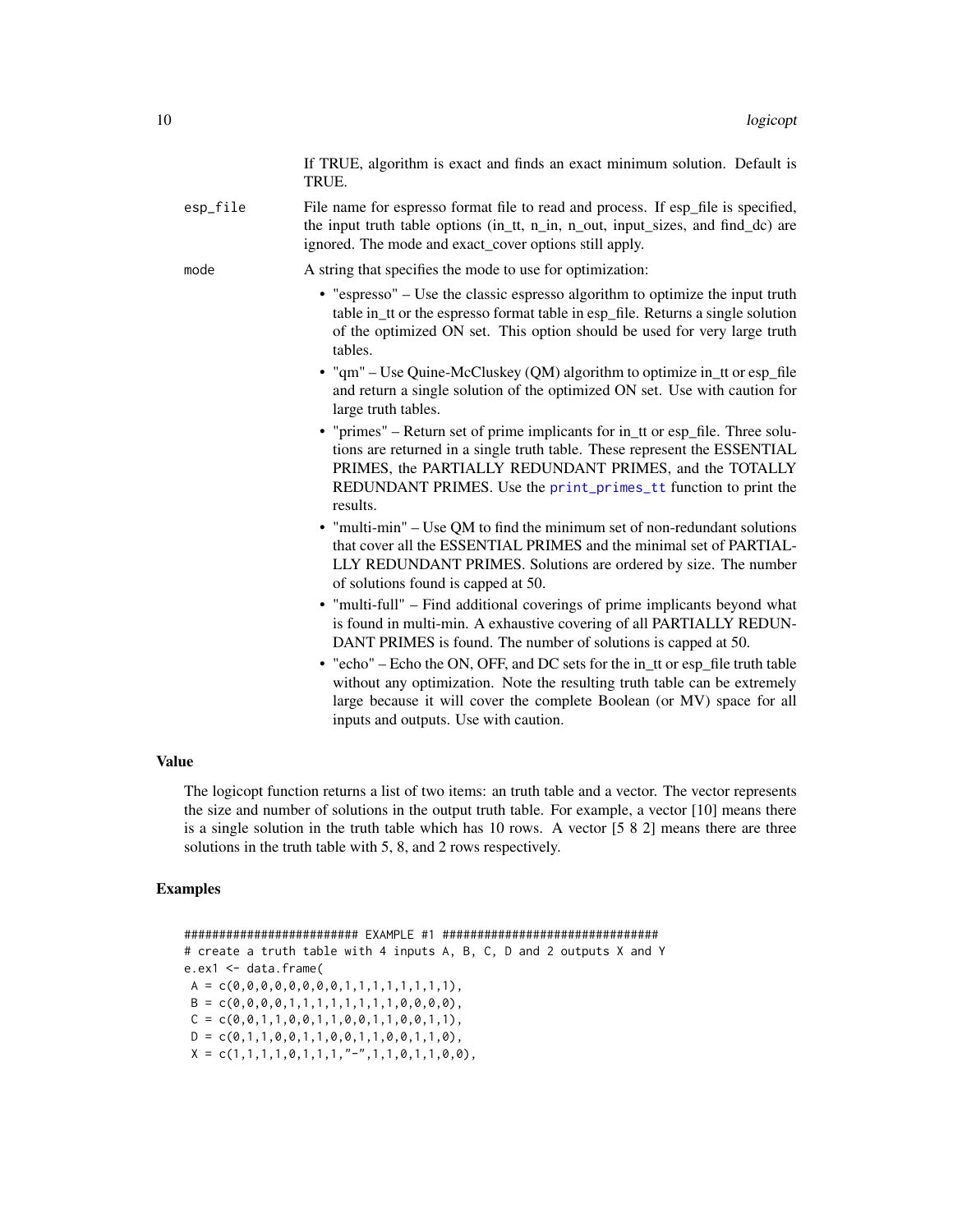#### logicopt to the contract of the contract of the contract of the contract of the contract of the contract of the contract of the contract of the contract of the contract of the contract of the contract of the contract of th

 $Y = c("--", 1, 1, 1, 1, 1, 1, 1, 1, 1, 1, 1, 0, 0, 0, 0, "--")$ 

```
# show the unoptimized equations
tt2eqn(e.ex1,4,2)
# optimize the truth table
tte <- logicopt(e.ex1,4,2)
# show the optimized equations
tt2eqn(tte[[1]],4,2)
# generate and print the prime implicants from optimized tte
ttp <- logicopt(tte[[1]],4,2,mode="primes")
print_primes_tt(ttp,TRUE,4,2)
######################### EXAMPLE #2 ###############################
# get path to an espresso format file
file <- system.file("extdata/espresso/small2.esp", package="LogicOpt")
# get the espresso truth table without optimization
small2 <- logicopt(esp_file=file,mode="echo")
# print the unoptimized equations
print_multi_tt(small2,TRUE,4,3)
# optimize with espresso algorithm
small2_opt <- logicopt(small2[[1]], 4, 3, mode="espresso")
# print the optimized equations
print_multi_tt(small2_opt,TRUE,4,3)
######################### EXAMPLE #3 ###############################
# load up truth table created from a QCA dataset
data(l.represent.1)
# read documentation on how truth table was created
?l.represent.1
# find the set of minimum solutions that cover QCA dataset (mode="multi-min")
# treat unspecified input conditions as don't cares (find_dc=TRUE)
# find a exact covering (exact_cover=TRUE)
lomm <- logicopt(l.represent.1,n_in=5,n_out=1,find_dc=TRUE,
 exact_cover=1,mode="multi-min")
# print the solutions in equation format
print_multi_tt(lomm,TRUE,5,1,QCA=TRUE)
######################### EXAMPLE #4 ###############################
# optimize a truth table from Genetic Programming
inpath <- system.file("extdata/espresso/robot1_in.esp", package="LogicOpt")
robot1 <- logicopt(esp_file=inpath,mode="echo")
# unoptimized truth table has 273 rows (256 in ON set and 18 in OFF set)
```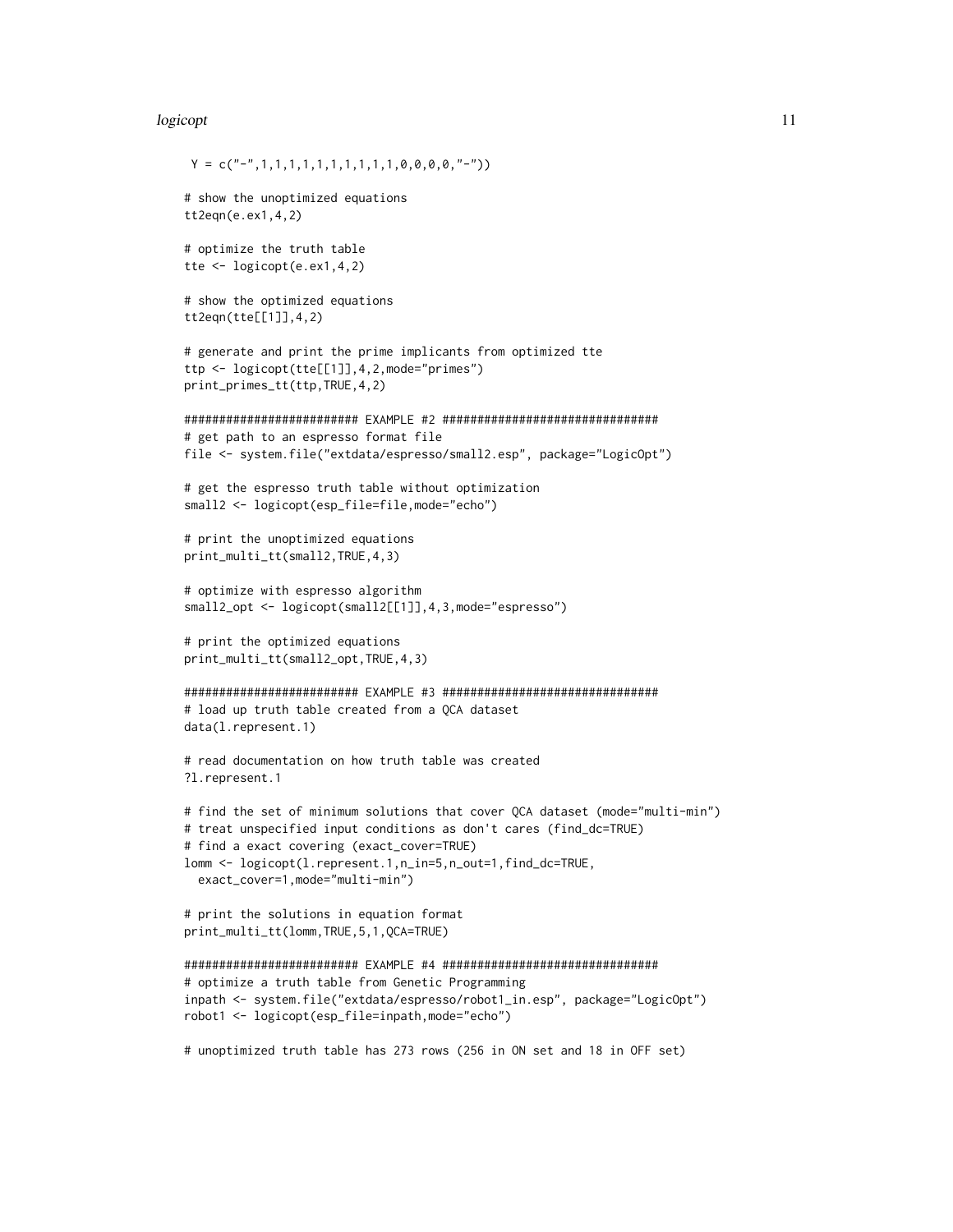```
robot1[2]
# optimize l.robot1
robot1_opt <- logicopt(robot1[[1]],8,3)
# optimized results have 13 rows that cover outputs zero, one, and minus
robot1_opt[2]
# print optimized equations (where each output is 1)
print_multi_tt(robot1_opt,TRUE,8,3)
######################### EXAMPLE #5 ###############################
# show how to use input_sizes
# get vector of number of unique values for each input
data(l.partybans.1)
pb_in_vals <- num_input_values(l.partybans.1,5)
pb_in_vals
# optimize with mode=espresso
epb <- logicopt(l.partybans.1,5,1,find_dc=TRUE,mode="espresso")
epb
pb_in_opt_vals <- num_input_values(epb[[1]],5)
# note how some input values have been optimized away and are no longer used!
pb_in_opt_vals
# we need original input sizes to process the optimized truth table
qmpb <- logicopt(epb[[1]],5,1,find_dc=FALSE, input_sizes=pb_in_vals,mode="qm")
print_multi_tt(epb,TRUE,5,1)
print_multi_tt(qmpb,TRUE,5,1)
```
num\_input\_values *Find size of input values*

#### Description

Find number of unique input values for each input in tt.

#### Usage

```
num_input_values(tt, n_in)
```
#### Arguments

| tt   | a truth table where first n_in columns are inputs |  |
|------|---------------------------------------------------|--|
| n in | number of inputs                                  |  |

<span id="page-11-0"></span>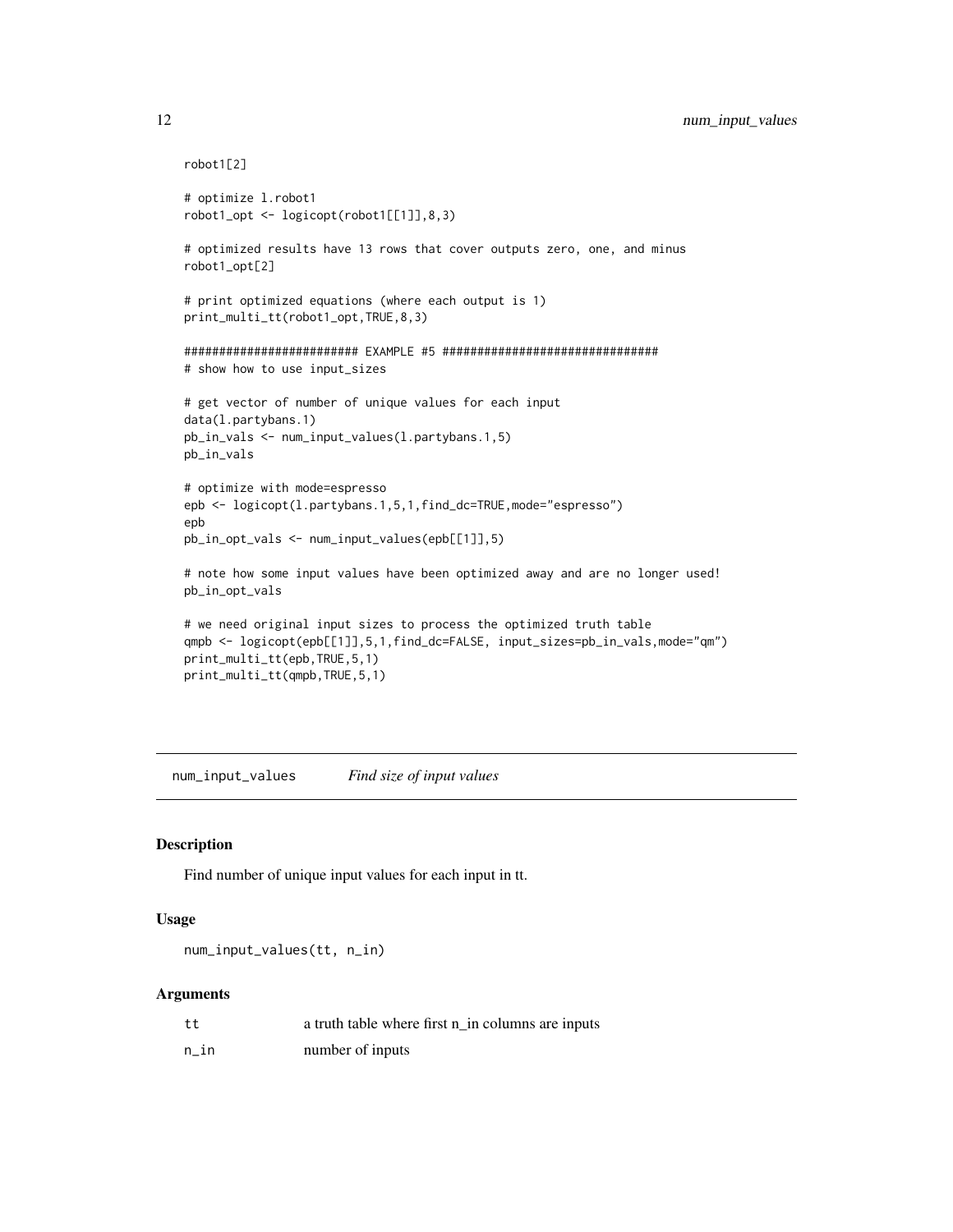# <span id="page-12-0"></span>print\_multi\_tt 13

# Value

returns a vector of number of unique input values for each input

print\_multi\_tt *Print logicopt() results*

# Description

This function prints the the results from logicopt() in truth table or equation format.

#### Usage

print\_multi\_tt(esp\_multi, eqn = FALSE, n\_in, n\_out, max\_sol = 50, QCA = FALSE)

# Arguments

| esp_multi  | An R data frame table representing a truth table with 1 or more solutions. |
|------------|----------------------------------------------------------------------------|
| egn        | Print in equation format. Default is FALSE.                                |
| $n$ _in    | Number of inputs in the esp_multi truth table.                             |
| n_out      | Number of outputs in the esp_multi truth table.                            |
| $max\_sol$ | Maximum number of solutions to print. Default is 50.                       |
| QCA        | Attempt to print out in a OCA like format                                  |

# Value

None

# Examples

```
data(l.partybans.0)
tt <- logicopt(l.partybans.0,n_in=5,n_out=1,find_dc=TRUE,mode="multi-full")
print_multi_tt(tt,5,1,eqn=TRUE,max_sol=5)
```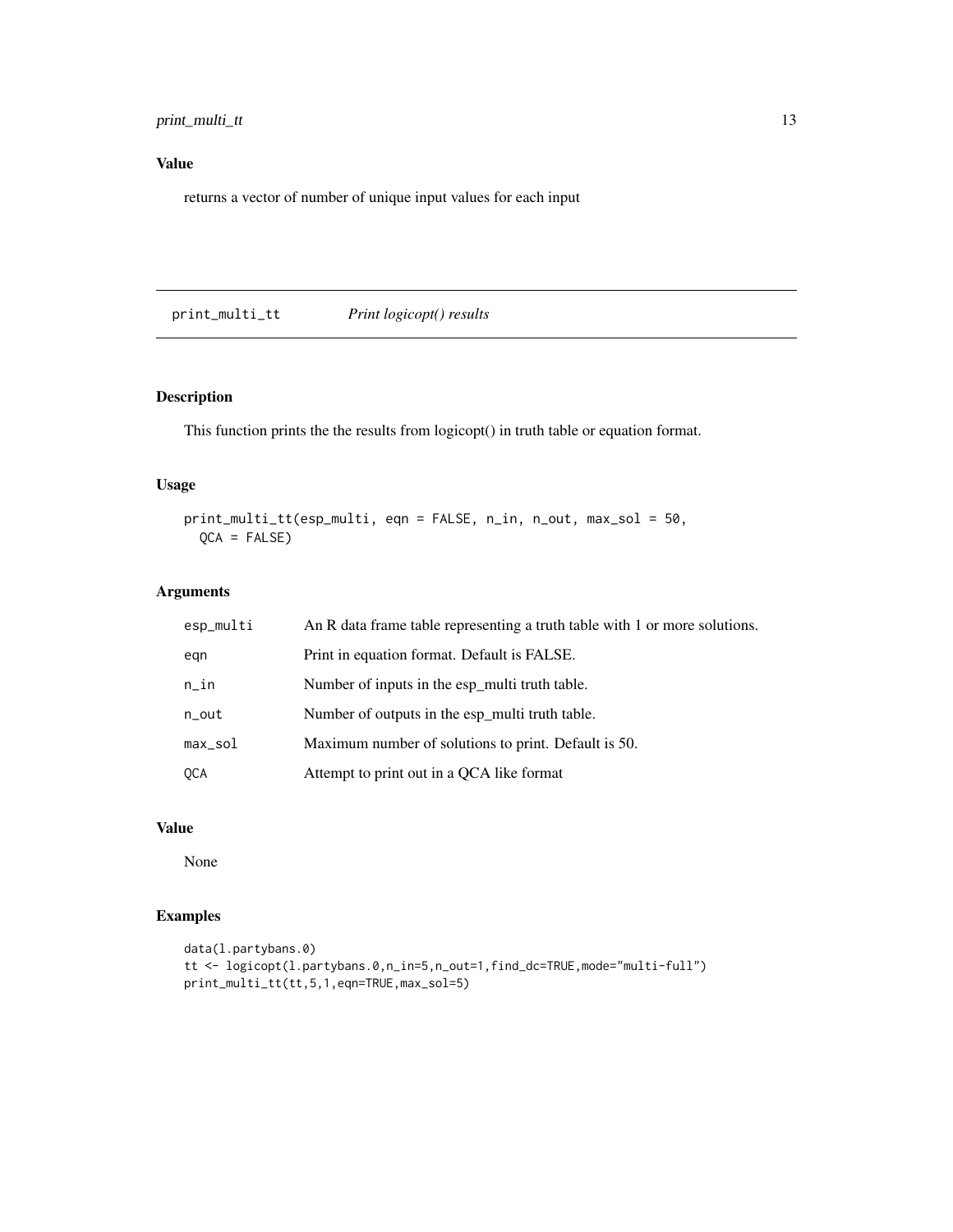<span id="page-13-2"></span><span id="page-13-0"></span>

#### Description

This function prints the results from logicopt(...,mode="primes") option.

# Usage

print\_primes\_tt(primes, eqn = FALSE, n\_in, n\_out)

#### Arguments

| primes | An R data frame table generated by logicopt(,mode="primes"). |
|--------|--------------------------------------------------------------|
| egn    | Print in equation format. Default is FALSE.                  |
| n in   | Number of inputs in the primes truth table.                  |
| n_out  | Number of outputs in the primes truth table.                 |

#### Value

None

# Examples

```
data(l.small)
ptt <- logicopt(l.small,n_in=4,n_out=3,find_dc=TRUE,mode="primes")
print_primes_tt(ptt,eqn=TRUE,4,3)
```
<span id="page-13-1"></span>QCAtt2LOtt *Create logicopt tt from QCA tt*

# Description

This function takes a truth table produced by the package QCAGUI (or QCApro) function truthTable() and creates an logicopt() format truth table.

# Usage

QCAtt2LOtt(qcatt)

### Arguments

qcatt An R data frame table generated by QCAGUI or QCApro truthTable().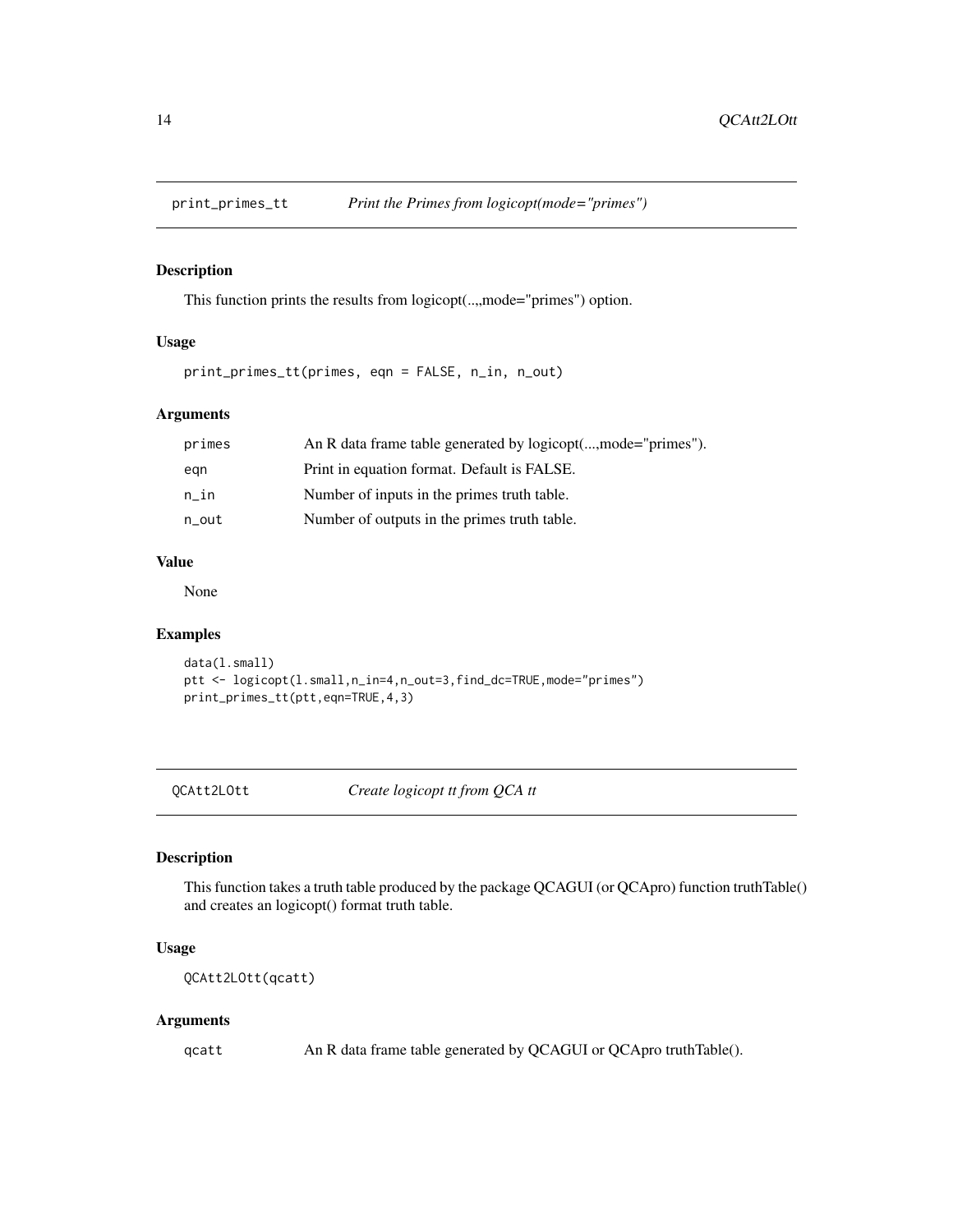#### <span id="page-14-0"></span>tt2eqn 15

# Value

truth table for logicopt()

#### Examples

```
## Not run:
inpath <- system.file("extdata/raw_qca/partybans.csv", package="LogicOpt")
partybans <- read.csv(inpath,row.names=1,na="")
library(QCAGUI)
q.partybans.1 <- truthTable(partybans, conditions = c("C","F","T","R","V"), outcome = "PB{1}")
l.partybans.1 <- QCAtt2LOtt(q.partybans.1)
```

```
## End(Not run)
```
tt2eqn *Equations from a Truth Table*

# Description

This function generates the ON set equations for a truth table. Inputs are uppercase if they are positive and lowercase for negative.

# Usage

tt2eqn(tt, n\_in, n\_out, QCA = FALSE)

# Arguments

| t t   | R data frame truth table.    |
|-------|------------------------------|
| n in  | Number of inputs in the tt.  |
| n out | Number of outputs in the tt. |
| OCA   | Print in QCA format.         |

# Value

Vector of equations strings. One for each output.

# Examples

```
data(l.small)
tt <- logicopt(l.small,n_in=4,n_out=3)
eqn <- tt2eqn(tt[[1]],4,3)
```